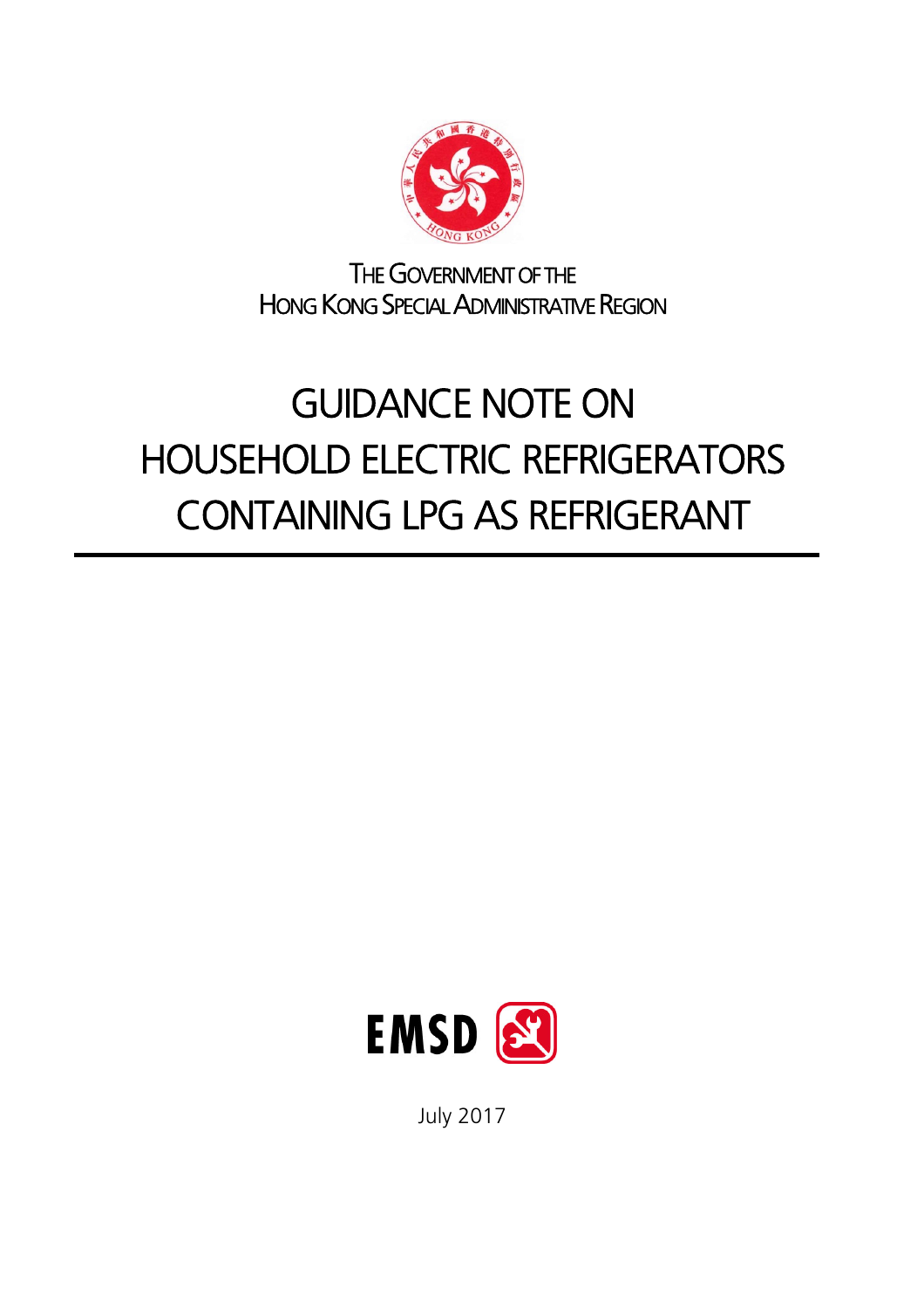# **Index**

| 1 <sub>1</sub> | Foreword and Scope                                                                                              |                                                     | $\overline{2}$ |
|----------------|-----------------------------------------------------------------------------------------------------------------|-----------------------------------------------------|----------------|
| 2.             | Definitions                                                                                                     |                                                     | $\mathcal{E}$  |
| 3.             | Product Safety, Warning Label and Safety Instructions<br>Electric product safety<br>3.1<br>Warning label<br>3.2 |                                                     | $\overline{4}$ |
|                | 3.3<br>3.4                                                                                                      | Nameplate<br>Safety instructions in the user manual |                |
| 4              | Storage and Transportation                                                                                      |                                                     | $\overline{7}$ |
|                | 4.1                                                                                                             | Storage                                             |                |
|                | 4.2                                                                                                             | Transportation                                      |                |
| 5.             | Maintenance Workshop                                                                                            |                                                     | 8              |
|                | 5.1                                                                                                             | General                                             |                |
|                | 5.2                                                                                                             | Location                                            |                |
|                | 5.3                                                                                                             | Ventilation                                         |                |
|                | 5.4                                                                                                             | Training for the maintenance workers                |                |
| 6.             | Safety of Scrapping                                                                                             |                                                     | 10             |
| 7.             | Reference                                                                                                       |                                                     | 10             |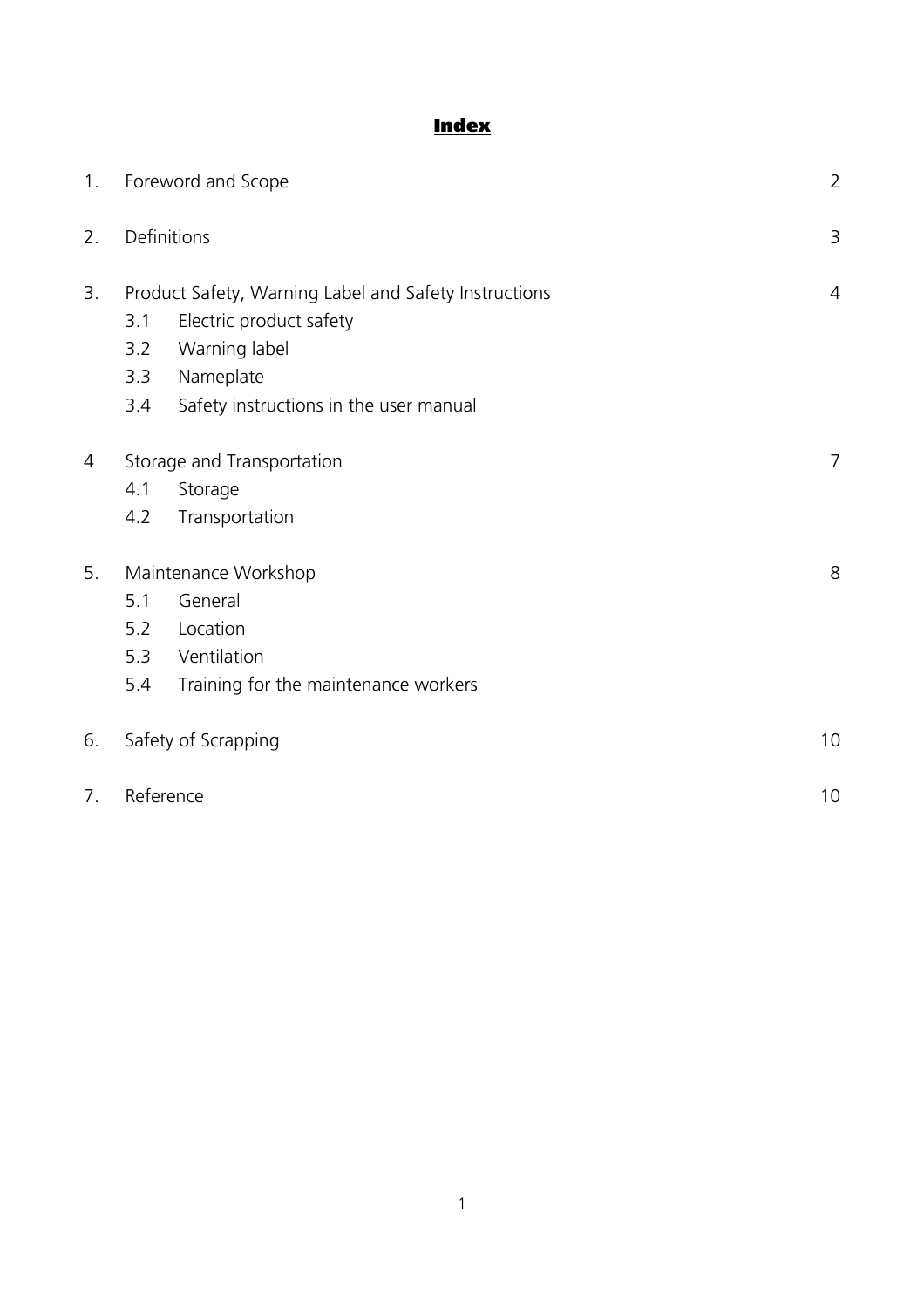## 1. Foreword and Scope

- 1.1 This guidance note covers the safety guidelines related to the standards, storage, transportation, maintenance and scrapping of household electric refrigerators containing Liquefied Petroleum Gas (LPG) as refrigerant.
- 1.2 In accordance with the Electrical Products (Safety) Regulation (Cap.406G), all household electrical products supplied in Hong Kong, including household electric refrigerators, shall comply with applicable safety requirements, such as IEC standards, and be issued with valid Certificates of Safety Compliance. Besides, as LPG is one of the gases defined in the Gas Safety Ordinance (Cap. 51), certain provisions in this Ordinance may be applicable in association with the use of LPG as refrigerant in household electric refrigerators.
- 1.3 This guidance note applies to household electric refrigerators containing LPG as refrigerant only. It shall be read in conjunction with all relevant statutory provisions under the Laws of the Hong Kong Special Administrative Region, including but not limited to the following:
	- Electrical Products (Safety) Regulation (Cap.406G);
	- Gas Safety Ordinance (Cap. 51)
	- Electricity (Wiring) Regulations (Cap. 406E);
	- $\bullet$  Code of Practice on Energy Labelling of Products.
	- **•** Fire Services Ordinance (Cap. 95):
	- **•** Dangerous Goods Ordinance (Cap. 295):
	- **Fire Protection Notice No. 4 Dangerous Goods:**
	- Occupational Safety and Health Ordinance (Cap. 509);
	- **•** Factory and Industrial Undertakings Ordinance (Cap. 59); and
- 1.4 This guidance note shall also be read in conjunction with the manufacturer's instructions and shall not supersede such instructions unless the latter conflict with statutory provisions.
- 1.5 This document is for guidance only and is not intended to relieve persons from their statutory responsibilities. The authoritative interpretation of the relevant statutory requirements is a matter of the court.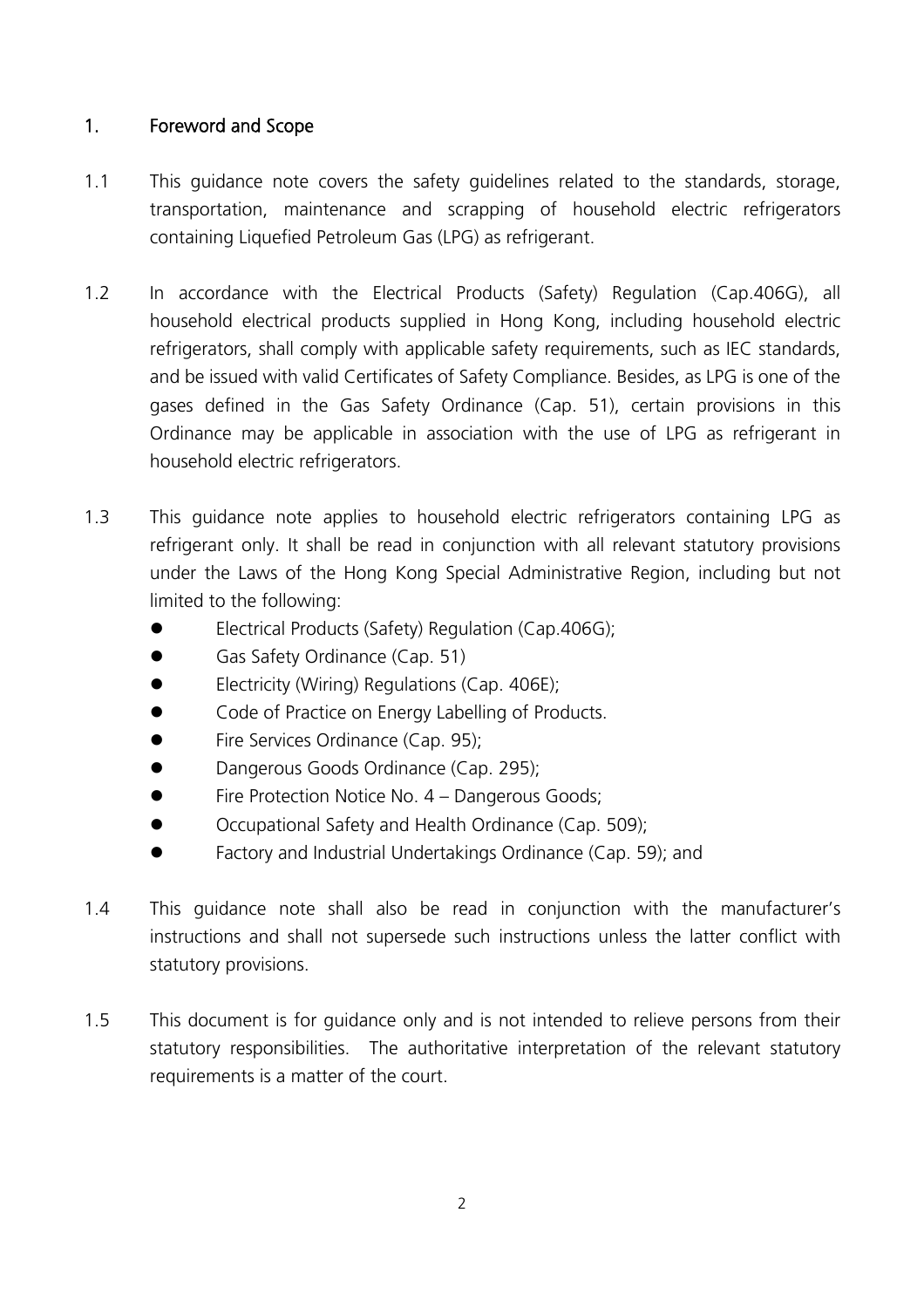## 2. Definitions

#### Standard – means

- (a) the British Standard published by the British Standards Institution;
- (b) the European Standard published by the European Committee for Electrotechnical Standardisation;
- (c) the International Standard published by the International Electrotechnical Commission or the International Organization for Standardization; or
- (d) any other relevant standards,
- as may be accepted by the Director.

Liquefied petroleum gas (LPG) – means any gas which is a mixture of:-

- (a) hydrocarbons primarily consisting of butanes, butylenes, propane or propylene; or
- (b) all or any of the hydrocarbons referred to in paragraph (a).

Cylinder wagon – a motor vehicle designed and constructed, or adapted, primarily for the conveyance of cylinders on roads.

Maintenance worker – worker who has completed the relevant training course on household electric refrigerators containing LPG as refrigerant.

Maintenance workshop  $-$  a premises designated for any activity related to the repair and maintenance of household electric refrigerators containing LPG as refrigerant.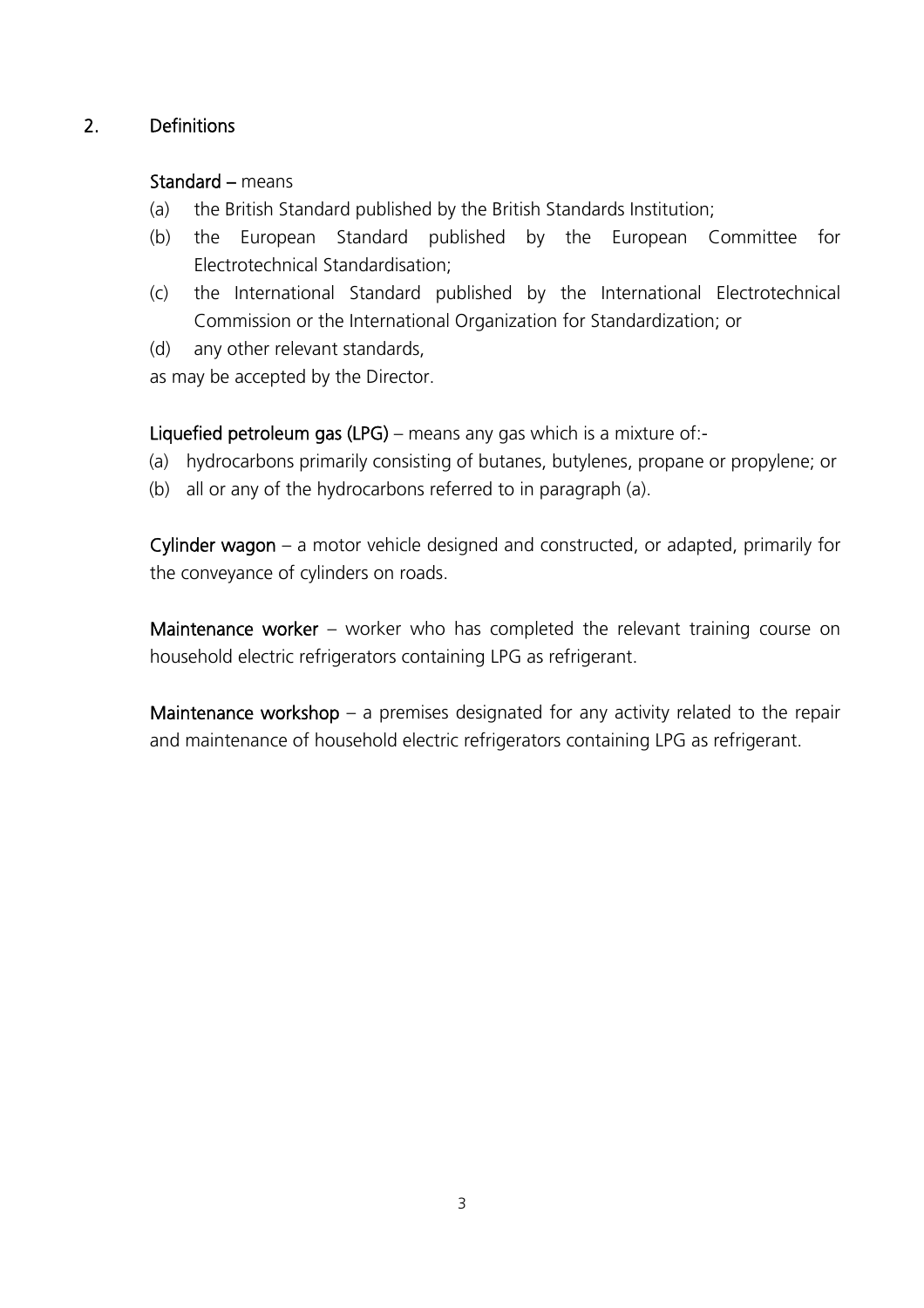## 3. Product Safety, Warning Label and Safety Instructions

#### 3.1 Electrical product safety

All household electrical products, including household electric refrigerators, shall comply with the applicable safety requirements stipulated in the Regulation - Electrical Products (Safety) Regulation (Cap.406G). The Guidance Notes for the Electrical Products (Safety) Regulation is a guide for suppliers of electrical products to understand the requirements of the Regulation. The Guidance Notes also set out lists of standards that are deemed to satisfy the applicable safety requirements of the Regulation. For household electric refrigerators, the applicable safety standards are IEC 60335-2-24 in conjunction with IEC 60355-1.

- 3.1.1 A certificate of safety compliance shall include the following information in English or Chinese:-
	- (a) a reference number;
	- (b) the name and model or type reference of the electrical product;
	- (c) the name and address of the manufacturer;
	- (d) the name and address of the person who requested testing of the electrical product;
	- (e) a standard to which the electrical product was tested and found in conformity;
	- (f) the name, address, authorized signature and, if applicable, company seal of the recognized certification body or recognized manufacturer, as the case may be; and
	- (g) the date of certification.
- 3.2 Warning label
	- 3.2.1 Warning label shall be in compliance with Clause 7: Marking and instruction of IEC 60335-2-24 in conjunction with IEC 60335-1.
	- 3.2.2 As LPG used as refrigerant in household electric refrigerator is flammable, a warning sign of "Caution: risk of fire" and the type of flammable refrigerant shall be clearly seen when gaining access to the compressor. Thus, printing or affixing the mentioned warning sign on the compressor of the refrigerator is one of the effective means to alert the users and maintenance workers.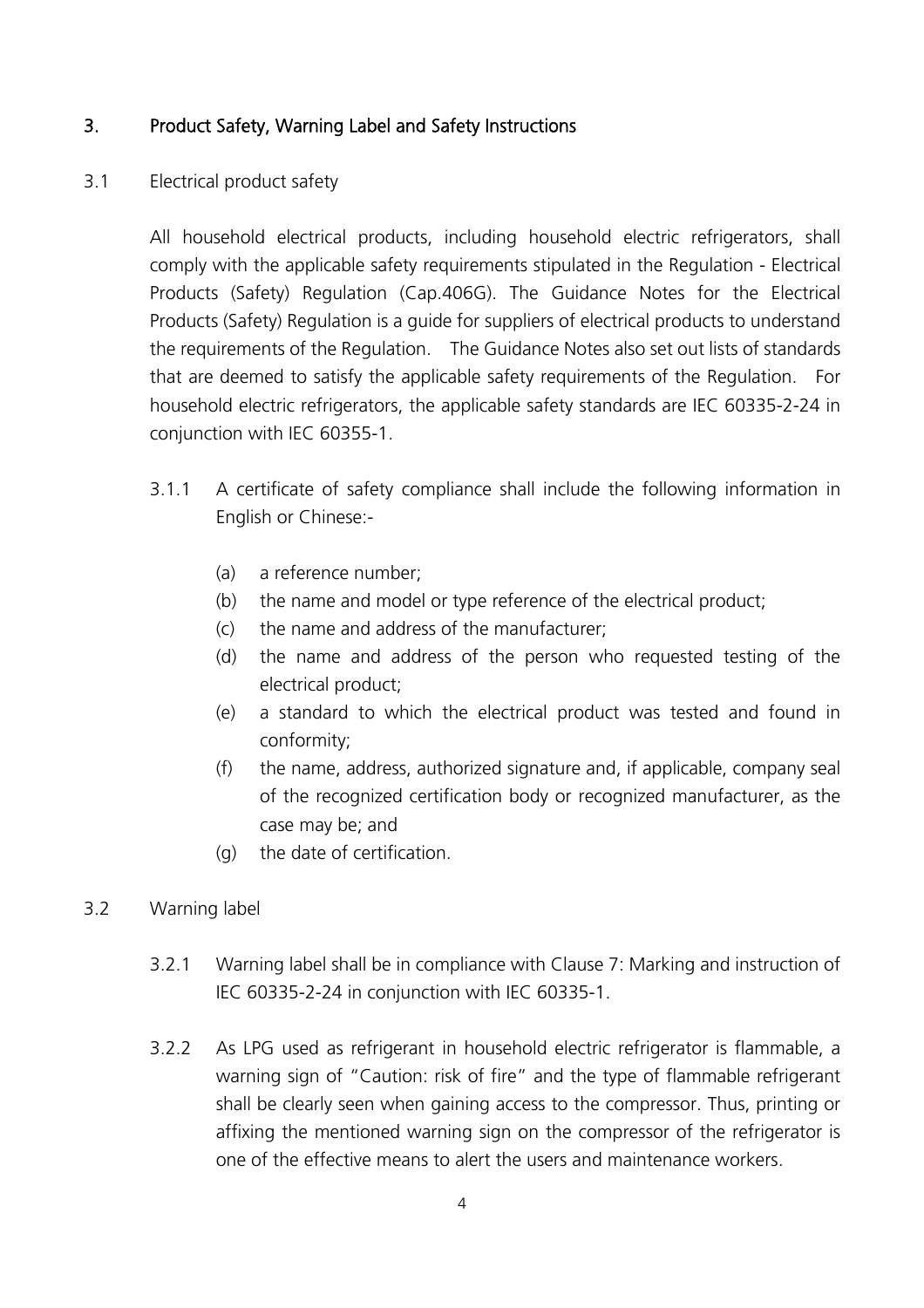- 3.2.3 The warning label shall be designed in accordance with ISO 7010 W021, i.e. a yellow triangular label of "Warning: Risk of fire / flammable materials", or other relevant standards. The warning sign shall not be less than 15 mm in height. The type of the refrigerant is also suggested to be included in the warning label and the letters should not be less than 5 mm in height.
- 3.2.4 A sample of the warning label is shown below:



#### 3.3 Nameplate

- 3.3.1 Nameplate shall be in compliance with Clause 7: Marking and instruction of IEC 60335-2-24 in conjunction with IEC 60335-1.
- 3.3.2 Apart from the requirements in the relevant standards, the nameplate is also recommended to contain the following information:-
	- (a) warning label/sign as stated in the above clause 3.2 as well as the name and chemical symbol of the refrigerant in both Traditional Chinese and English;
	- (b) message "維修工作必須由受過訓練的技師在工場進行。" and " Maintenance work shall only be carried out at workshop by well-trained maintenance worker." or equivalent in both Traditional Chinese and English language.
- 3.3.3 The nameplate shall be durable and clearly legible for anyone who will transport, maintain or dispose the refrigerator.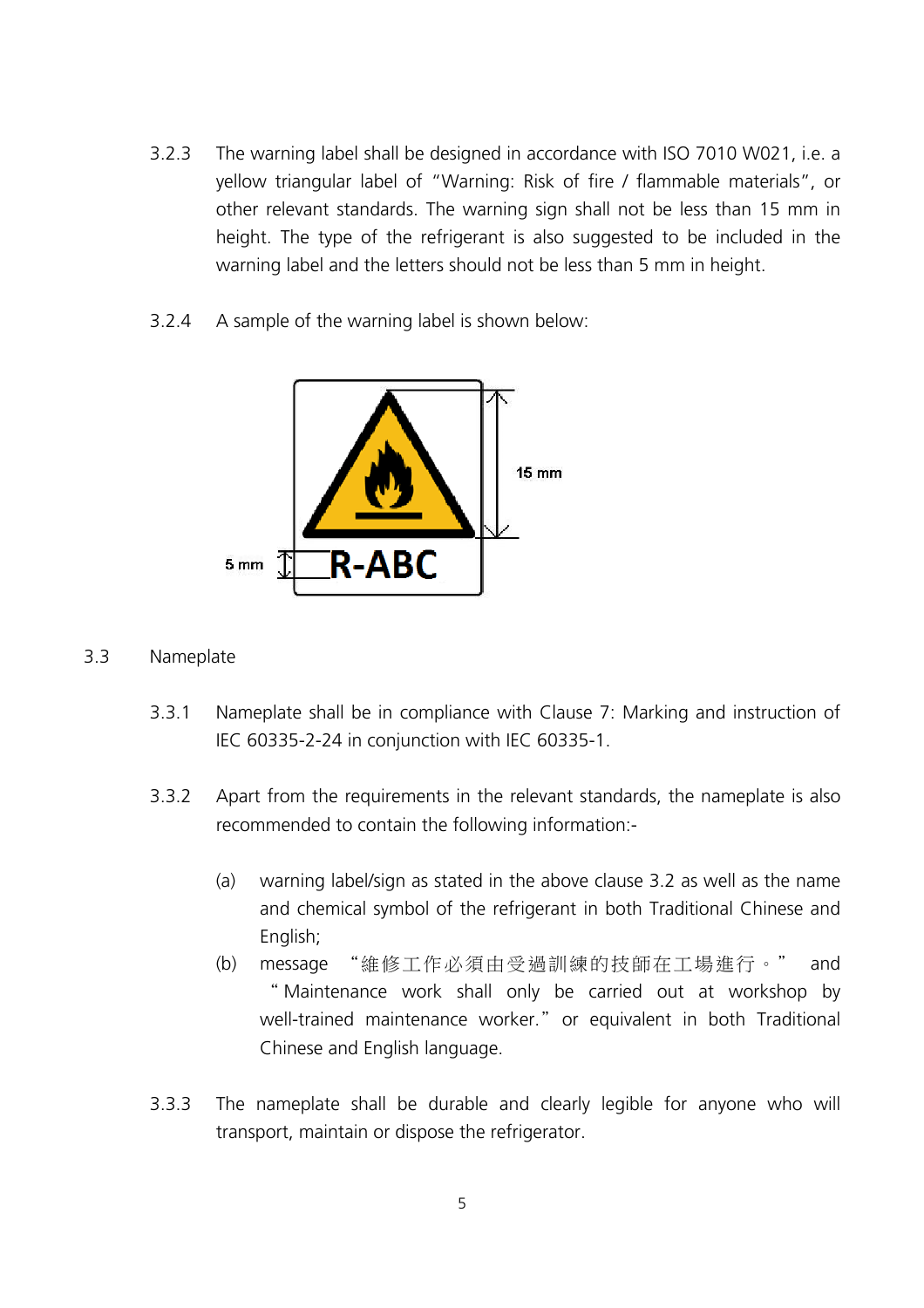- 3.4 Safety instructions to be shown in the user manual
	- 3.4.1 Safety instructions shall be in compliance with Clause 7: Marking and instruction of IEC 60335-2-24 in conjunction with IEC 60335-1.
	- 3.4.2 The user manual shall include the warning label in Clause 3.2 and safety notice in Clause 3.3.2(b) to alert users and maintenance workers. Moreover, the user manual shall include the following basic safety requirements:
		- (a) The instructions shall include information pertaining to the installation, handling, servicing and disposal of the appliance.
		- (b) WARNING: Keep ventilation openings, in the appliance enclosure or in the built-in structure, clear of obstruction.
		- (c) WARNING: Do not use mechanical devices or other means to accelerate the defrosting process, other than those recommended by the manufacturer
		- (d) WARNING: Do not use electrical appliances inside the food storage compartments of the appliance, unless they are of the type recommended by the manufacturer.
		- (e) Do not allow any sharp objects to come into contact with the refrigeration system behind and inside the refrigerator.
		- (f) Children should be supervised to ensure that the refrigerator is used properly.
		- (g) Do not block the area in the vicinity of the refrigerator.
		- (h) In case the refrigerant circuit is damaged, do not use any electric appliances or fire equipment nearby, and open all windows to provide good ventilation. Please also contact your local maintenance agent to follow up.
		- (i) The warning labels mentioned above shall be kept throughout the life cycle of the refrigerator. The user manual should be handed over to any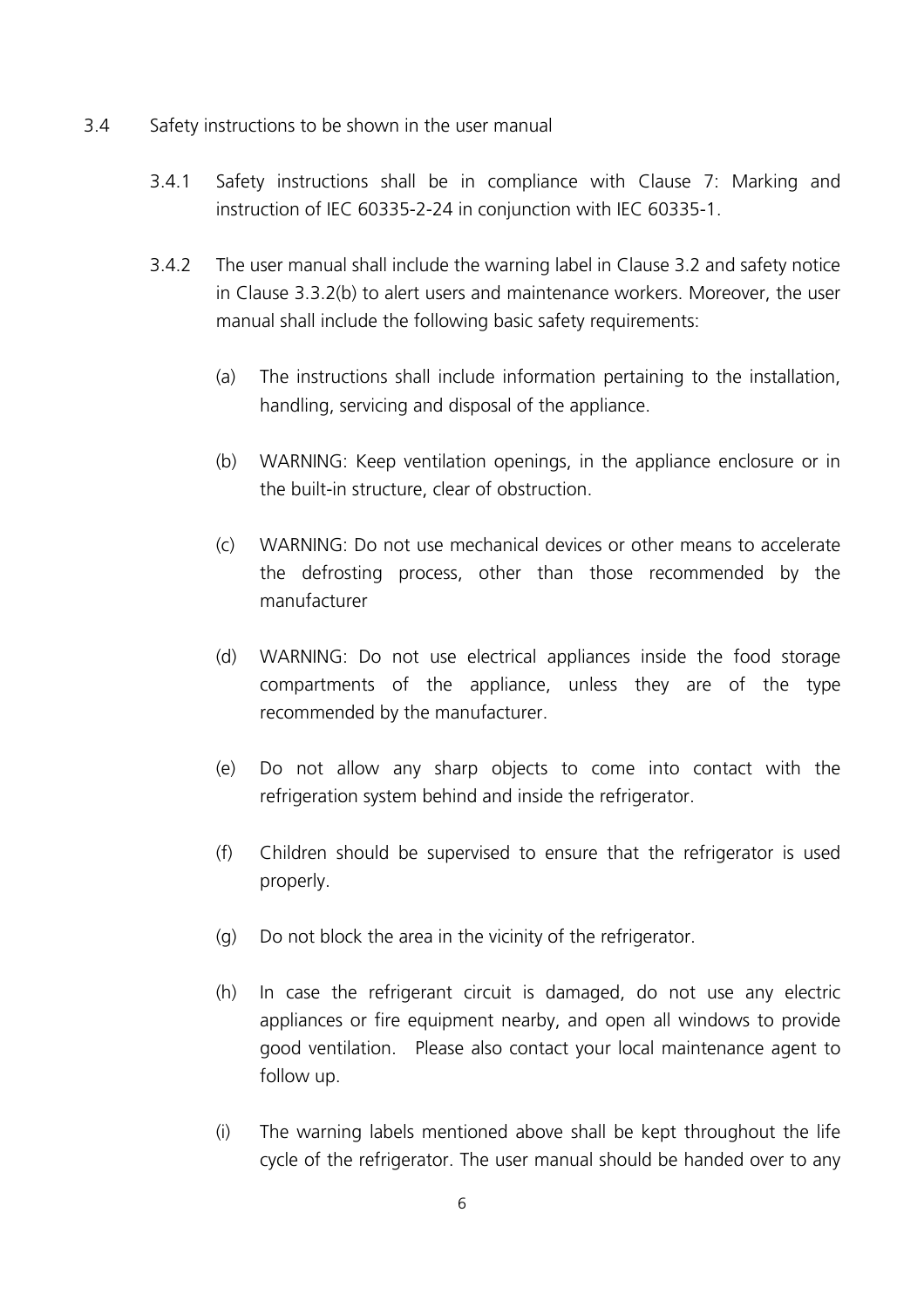person who would use or handle the refrigerator whenever the refrigerator would be transferred to another location and delivered to a recycling plant.

3.4.3 Manufacturers of the refrigerators may include other safety requirements and/or revise the above requirements to suit their products.

## 4. Storage and Transportation

## 4.1 Storage

- 4.1.1 Under the Gas Safety (Gas Supply) Regulations, the aggregate water capacity of LPG from all refrigerators shall not be over 130 litres inside the storage room. Otherwise, prior approval must be sought from the Gas Authority for construction and use of an NGI in accordance with Regulation 3 of the Gas Safety (Gas Supply) Regulations. (The permitted number of stored LPG refrigerators may vary according to water capacity of LPG contained in each refrigerator.)
- 4.1.2 In case of the aggregate water capacity of LPG from all refrigerators exceeding 130 litres, the safety requirement stated in the Code of Practice for Hong Kong LPG Industry - Module 1 - LPG Compounds and Cylinder Stores shall be followed.

## 4.2 Transportation

4.2.1 Under the regulation 25(2) of the Gas Safety (Gas Supply) Regulations, no person shall use a motor vehicle to carry on a road (a) any cylinder which has a water capacity of not less than 130 litres; or (b) any combination of cylinders which have a combined water capacity of not less than 130 litres, unless (i) the vehicle is a cylinder wagon; and (ii) there is a valid permit issued in respect of the wagon. Therefore, it is required to transport household refrigerators containing LPG as refrigerant in bulk with a total aggregated water capacity of more than 130 litres by a valid motor vehicle and to comply with all relevant gas safety regulations. (The permitted number of transported refrigerators may vary according to the water capacity of LPG contained in each refrigerator.)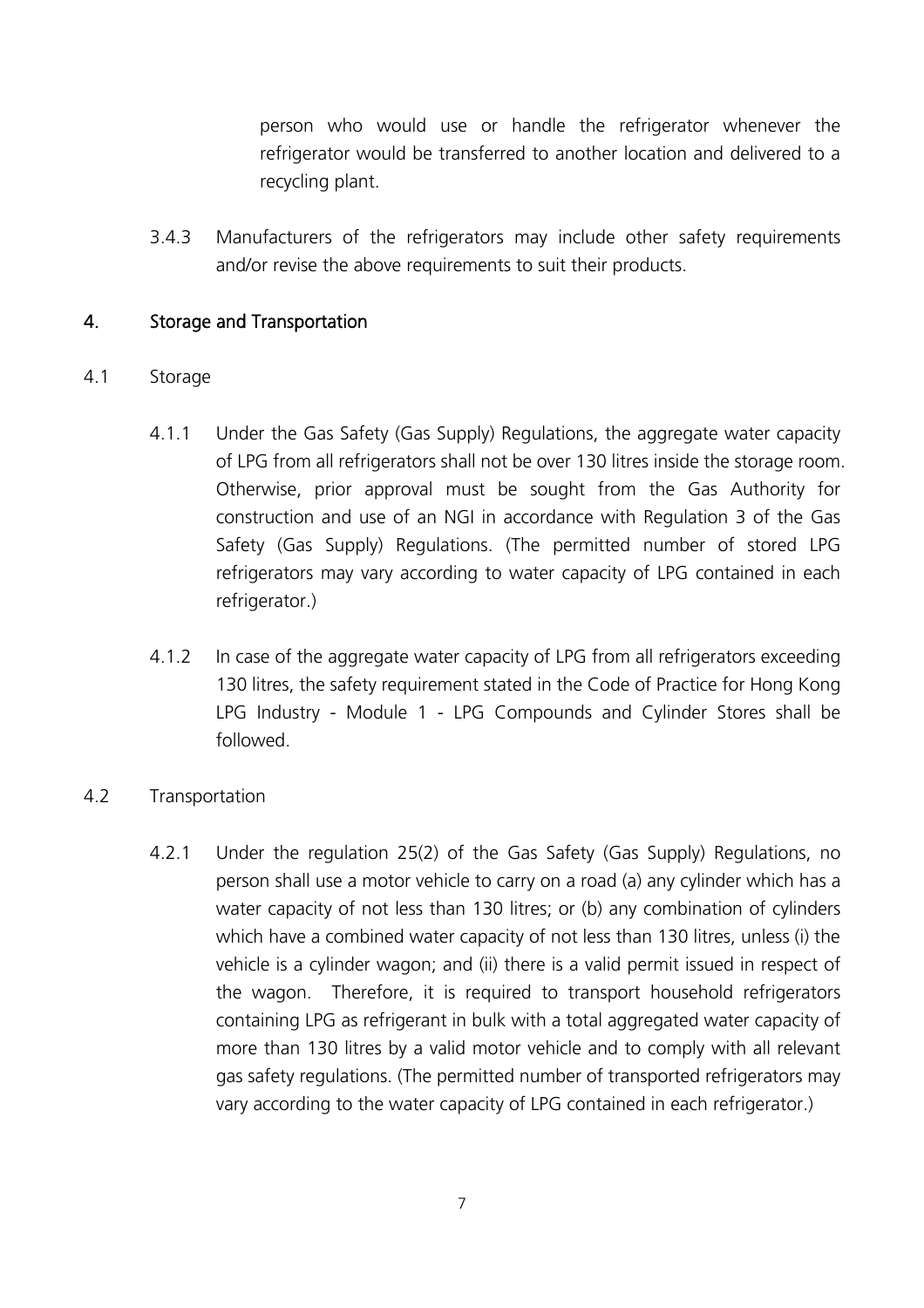# 5. Maintenance Workshop

## 5.1 General

In accordance with the Occupational Safety and Health Ordinance (Chapter 509), employers shall contribute to safety and health in their workplaces by:

- providing and maintaining plant and work systems that do not endanger safety or health;
- making arrangement for ensuring safety and health in connection with the use, handling, storage or transport of plant or substances;
- providing all necessary information, instruction, training, and supervision for ensuring safety and health;
- providing and maintaining safe access to and egress from the workplaces; and
- providing and maintaining a safe and healthy work environment.

## 5.2 Location

- 5.2.1 For a large-scale workshop designed for repair and maintenance work of a large quantity of household electric refrigerators containing LPG as refrigerant at the same time, necessary safety precautions shall be provided. The following safety requirements shall be considered in workshop design.
	- (a) If the maintenance workshop is located on upper floor, it shall have a well-ventilated access route and safe ventilation system.
	- (b) The maintenance workshop shall not be built below ground level.
	- (c) The equipment required for repair and maintenance of LPG refrigerant circuit in the maintenance workshop has to be maintained well to ensure their workability and reliability. The equipment should be tested and calibrated according to manufacturer's recommendations in order to make sure that the equipment is working properly.
	- (d) Drains or unventilated pits shall be avoided in the workshop floor area or located at least 1 metre from the workshop to prevent accumulation of the heavier-than-air gas. If a gully or drain is unavoidable, the opening/drain shall either be securely covered or suitably sealed.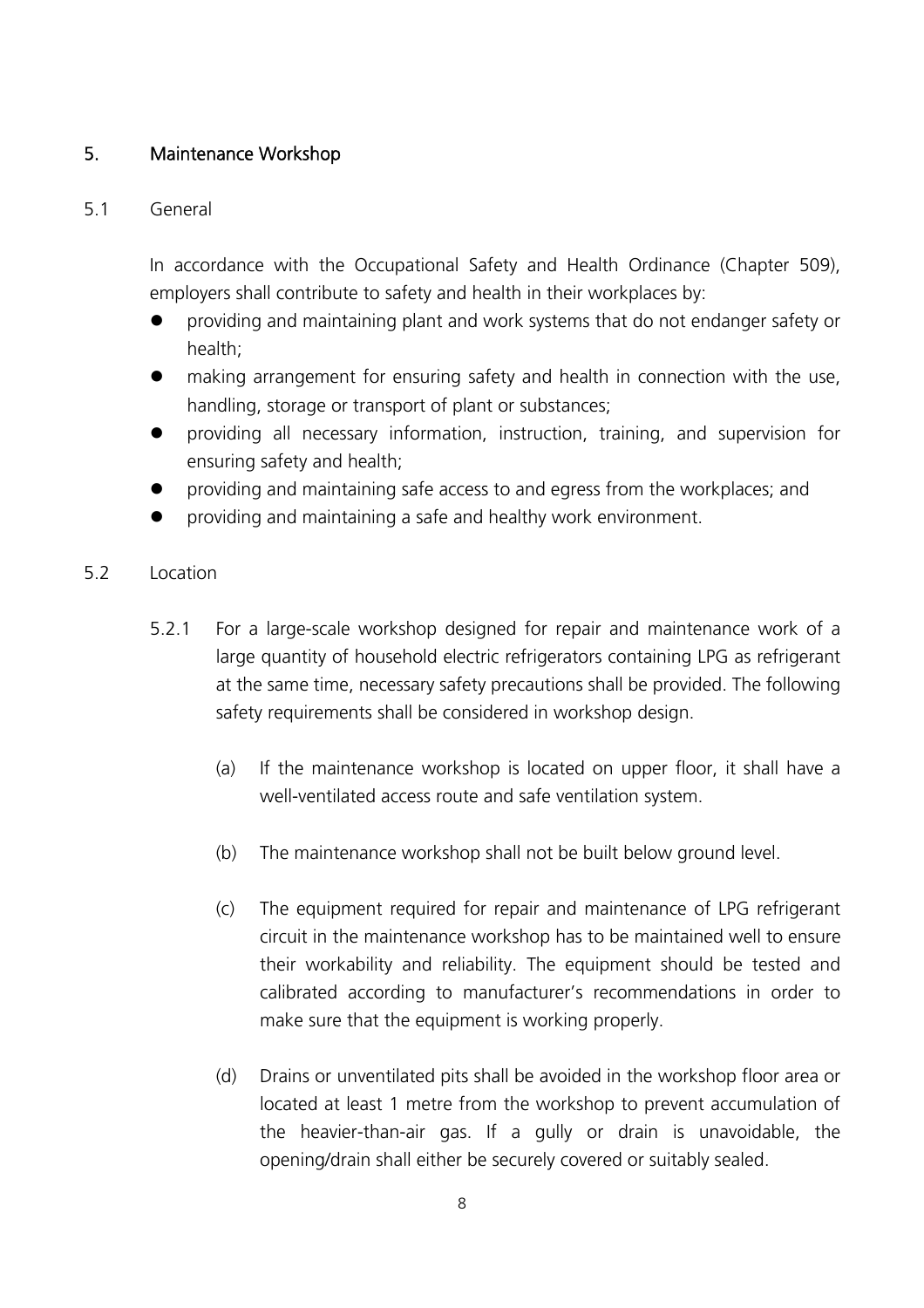## 5.3 Ventilation

In view of a large quantity of household refrigerators containing LPG as refrigerants required for repair and maintenance and temporarily stored in the premises at the same time, the maintenance workshop shall be well ventilated.

#### 5.3.1 Natural ventilation

The safety requirements for natural ventilation could make reference to Section 4.8.2 of the Code of Practice for Hong Kong LPG Industry, Module 1 - LPG Compounds and Cylinder Stores.

## 5.3.2 Mechanical ventilation

- (a) The maintenance workshop shall have adequate ventilation capacity for general ventilation. Apart from this, the maintenance workshop which could not meet the requirements in Clause 5.3.1 above shall provide with mechanical ventilation system.
- (b) The mechanical ventilation system shall be separated from other general ventilation systems. All exhaust ducts of the mechanical ventilation system shall be air-tight to prevent leakage.
- (c) The inlet apertures of the spot extraction system shall be located at no more than 150 mm above the floor level.
- (d) The spot extraction system shall be switched on before commencing work and be kept operating during the entire work period. An audio and alarm system is preferred to be provided for any failure of the spot extraction system.
- 5.3.3 Gas detection system and fire extinguisher
	- (a) Gas detectors calibrated for the detection of LPG shall be installed in the workshop at no more than 150 mm above the floor level.
	- (b) The layout plan showing the gas detection system shall be placed at a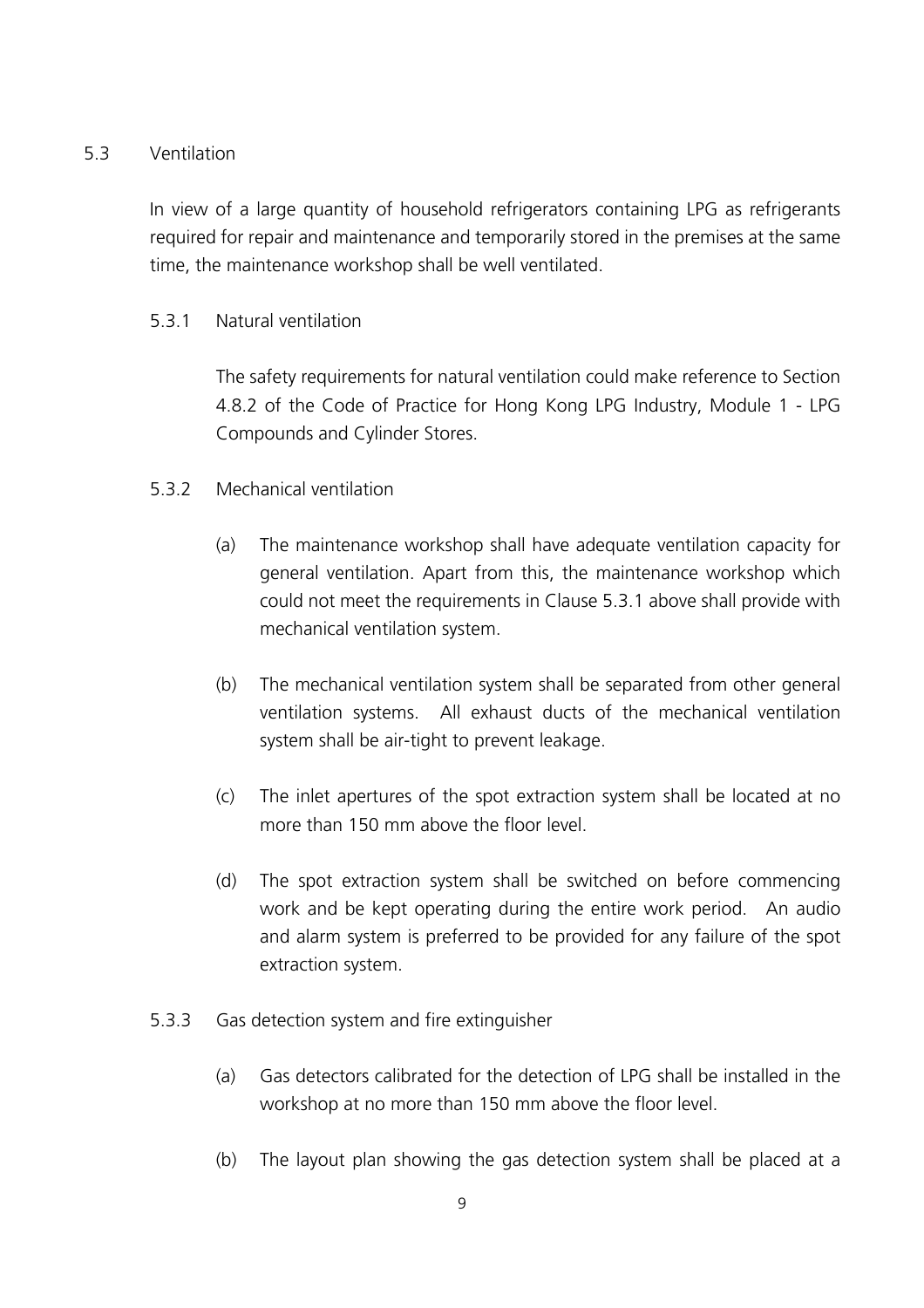conspicuous location in the workshop.

- (c) If there is a flammable mixture with the concentration reaching 20% of the lower limit, an audible and visible alarm shall be given by the gas detection system. The alarm shall be maintained workable in case of interruption of main electricity supply.
- (d) All the gas detection system parts including the fixed and portable ones shall be examined and revalidated regularly.
- (e) Appropriate number of dry powder fire extinguisher shall be equipped in the maintenance workshop.
- 5.4 Training for maintenance workers
	- 5.4.1 All maintenance workers shall complete relevant safety training course.
	- 5.4.2 Maintenance workers should attend relevant refresher course periodically.
	- 5.4.3 Maintenance workers shall be familiar with the emergency procedures, use of the fire extinguishers and means of escape in the workshop in case of accidents.

# 6. Safety of Scrapping

- 6.1 When a household refrigerator containing LPG as refrigerant is to be scrapped, all LPG in the refrigerant circuit shall be removed before disposal of the refrigerator.
- 6.2 Prior to disposal of the refrigerator, it shall be purged with an inert gas or water to remove all LPG content inside the refrigerant circuit of the refrigerator to ensure safety. No work involving fire or high temperature shall be carried out before proper purging.

## 7. Reference

7.1 IEC 60335-2-24:2012 in conjunction with IEC 60335-1:2010 Particular requirements for refrigerating appliances, ice-cream appliances and ice-makers